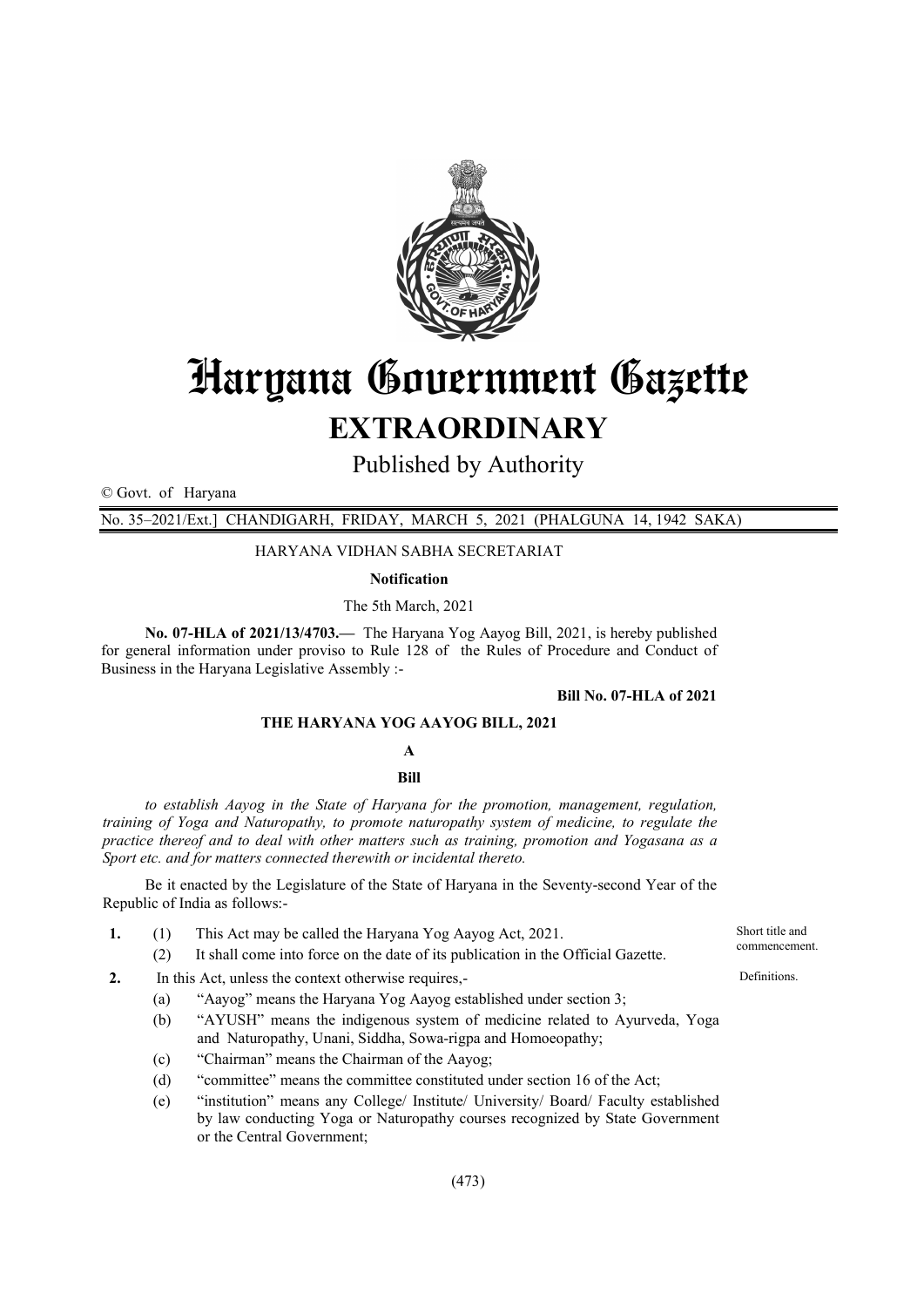- (f) "member" means the official or non-official member of the Aayog including Chairman and Vice-Chairman;
- (g) "naturopathy" means a system of man-building in harmony with constructive principles of nature on physical, mental, moral and spiritual planes of living, having health promotive, disease preventive, curative and restorative potential;
- (h) "naturopathy system of therapy" means a drugless, non-invasive system of therapy involving the use of natural elements in its treatment based on the theory of vitality, toxemia, self-healing capacity of the body and the principles of healthy living;
- (i) "prescribed" means prescribed by the rules made under this Act;
- (j) "register" means the register of practitioners maintained under clause (a) of sub-section (2) of section 18;
- (k) "registered Yoga or Naturopathy practitioners" means a practitioner of Yoga or Naturopathy registered under the provisions of this Act and the rules made thereunder;
- (l) "Registrar" means the Registrar of the Aayog;
- (m) "State Government" means the Government of the State of Haryana in the administrative department;
- (n) "Yoga" means a discipline to improve or develop one's inherent power in a balanced manner which offers the means to attain complete self-realization and it is a technique to suppress the modification of mind.

3. (1) The State Government shall, by notification in the Official Gazette, establish a body to be known as the Haryana Yog Aayog to exercise the powers conferred on and to perform the functions assigned to it under this Act.

(2) The Aayog shall have perpetual succession and a common seal and may by said name sue and be sued.

4. The State Government shall, by notification in the Official Gazette, constitute the Aayog consisting of the following members, namely:-

- (1) Official members:-
	- (a) Director, Sports and Youth Affairs Department, Haryana or his representative not below the rank of Deputy Director/Assistant Director;
	- (b) Director AYUSH, Haryana or his representative not below the rank of Deputy Director/Assistant Director;
	- (c) Dean/Registrar, Shri Krishna AYUSH University, Kurukshetra or his representative not below the rank of Professor/Head of the Department, Yoga;
	- (d) Director, Secondary Education Department, Haryana or his representative not below the rank of Deputy Director/Assistant Director;
	- (e) Medical Officer, AYUSH Department;
- (2) Non-official members:-

There shall be eleven non-official members including Chairman and Vice-Chairman to be nominated by the State Government amongst the following:-

- (a) three members having Bachelor degree in AYUSH with atleast five years experience of Yoga education/training/practice ;
- (b) two members having Bachelor of Naturopathy and Yogic Sciences degree with atleast five years experience in Naturopathy;
- (c) one member having Bachelor degree in Yoga/Naturopathy with research background;
- (d) three members having Bachelor degree in any stream with atleast five years experience certificate in Yoga education/training/practice;
- (e) two members from amongst the registered Yoga or Naturopathy practitioners.

Chairman. 5. The Chairman of the Aayog shall be nominated by the State Government from amongst the non-official members and shall exercise such powers and perform such duties, as may be prescribed.

Establishment

of Aayog.

Constitution of Aayog.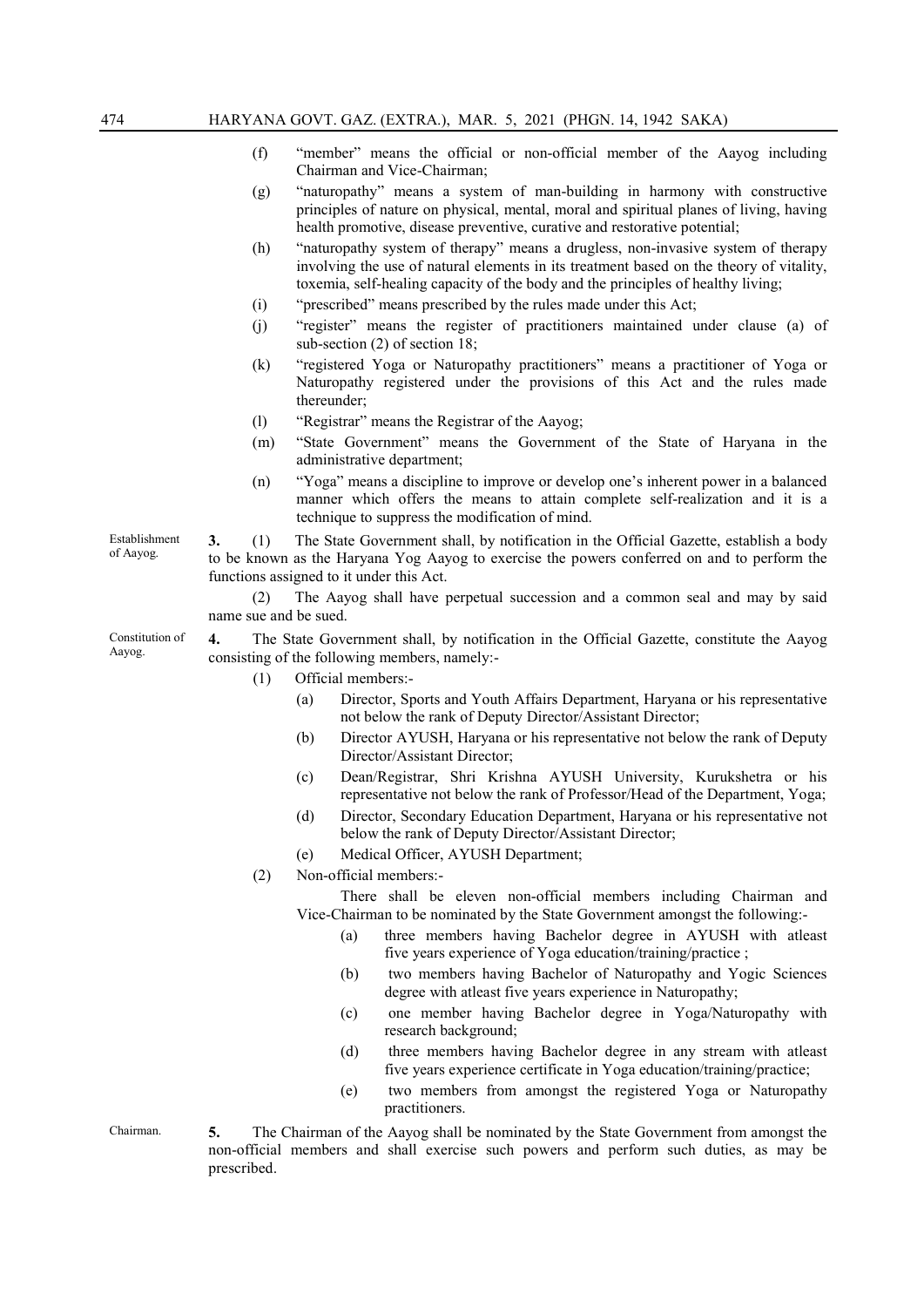6. The Vice-Chairman of the Aayog shall be nominated by the State Government from amongst the non-official members and shall perform the duties of Chairman in case of vacancy or absence of Chairman.

7. (1) The State Government shall depute the Medical Officer from AYUSH department, Haryana as Registrar of the Aayog, who shall be the Member Secretary of the Aayog and shall perform such duties, as may be prescribed. Registrar.

The Registrar shall authenticate all decisions and resolutions passed in the meeting and shall follow such procedure of proceeding of meeting, as may be prescribed.

8. The terms and conditions of service of non-official members and other employees shall be as follows:-

- (i) non-official members shall be nominated for a term of five years which may be extendable for further term with the approval of State Government;
- (ii) the term of non-official member shall start from the date of first meeting of the Aayog;
- (iii) a non-official member may, at any time by writing under his hands addressed to the Chairman resign from his office and a vacancy caused thereof shall be filled by fresh nomination;
- (iv) the non official member shall receive such honorarium and such other allowances for attending meeting of Aayog, as may be prescribed;
- (v) the salaries, allowances and honorarium etc. payable to non-official members, officials and other employees of the Aayog shall be paid out of the grant received from the State Government;
- (vi) the salaries and allowances payable to, and the other terms and conditions of service of the non-official members, officers and other employees of the Aayog, shall be such, as may be prescribed.

9. (1) A non-official member becomes disqualified to continue in office if that member-

- (a) becomes an un-discharged insolvent;
- (b) gets convicted and sentenced to imprisonment for an offence involving moral turpitude;
- (c) becomes of unsound mind and stands so declared by a competent medical board;
- (d) becomes incapable in performing his duties due to any medical reason or otherwise;
- (e) is, without obtaining leave of absence from the Aayog, absent himself from three consecutive meetings of the Aayog; or
- (f) has so abused his position as to render his continuance in office prejudicial to the public interest:

Provided that no member shall be removed under this clause until that member has been given a reasonable opportunity of being heard.

10. The State Government may remove any or all of the non-official members of Aayog at any time, if there are sufficient reasons to believe that the member(s) is inimical to the spirit of the Act.

11. In the event of death, resignation, disqualification or removal of non-official member, a vacancy shall be deemed to have occurred in such office and such vacancy shall be filled as early as possible by fresh nomination of a person thereto as a member, who shall hold office for the unexpired term of his predecessor.

12. No act or proceeding of the Aayog shall be questioned or shall be invalid merely on the ground of the existence of any vacancy or defect in the constitution of the Aayog.

13. The State Government may on the requisition of the Aayog provide such officers and other officials, as it may deem fit, for the smooth functioning of the Aayog.

14. The Aayog shall hold meeting at least once in every three months and as many meetings as required and the quorum of the meeting shall be one third of the total number of members.

Disqualification of non-official members.

Terms and conditions of service of nonofficial members and other employees.

Vice-Chairman.

Removal of nonofficial members.

Vacancy.

Vacancies not to invalidate proceedings. Officers and other officials.

Meetings of Aayog.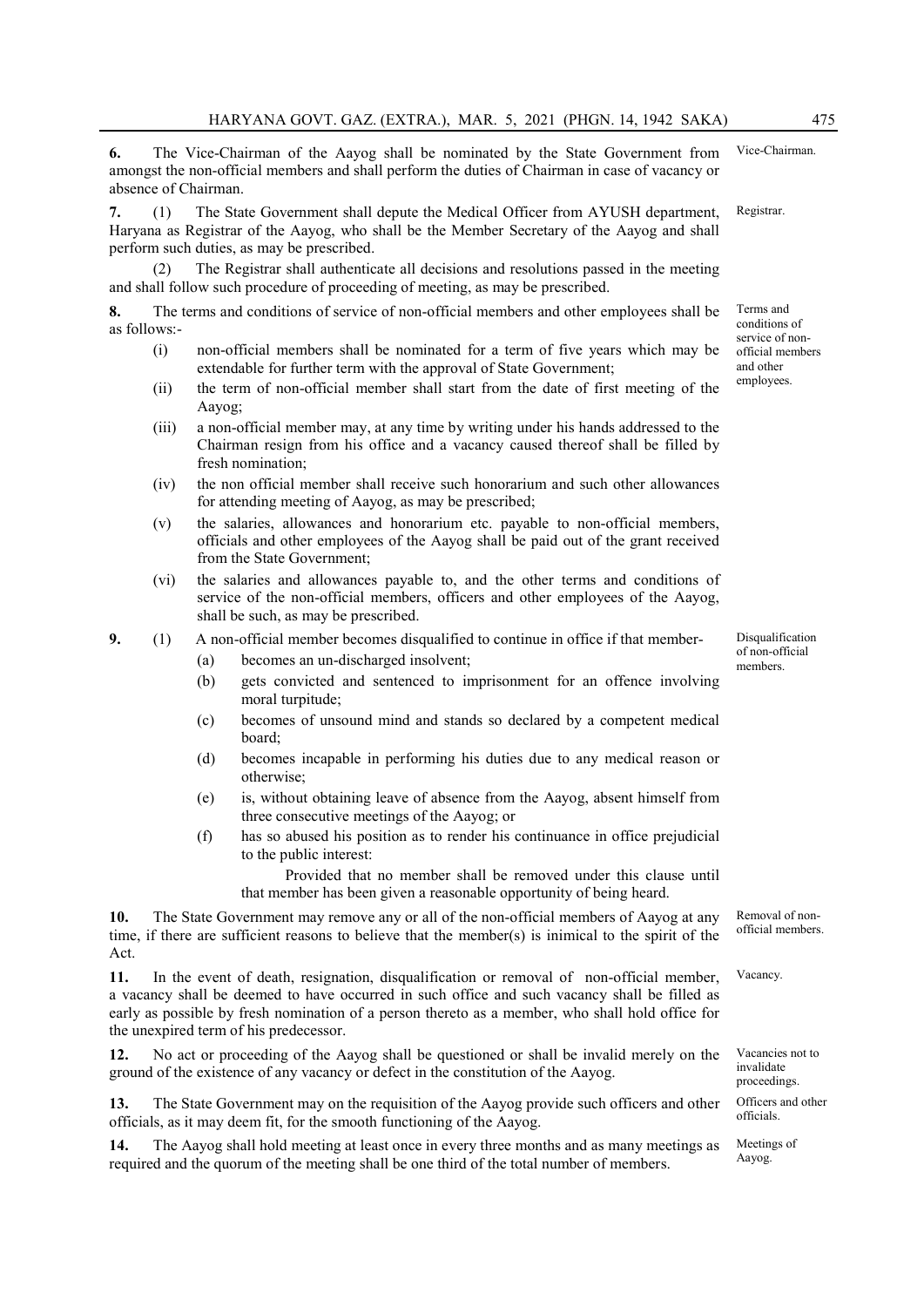| 476                                                                | HARYANA GOVT. GAZ. (EXTRA.), MAR. 5, 2021 (PHGN. 14, 1942 SAKA)                                                                                                                                                                                                        |  |  |  |  |
|--------------------------------------------------------------------|------------------------------------------------------------------------------------------------------------------------------------------------------------------------------------------------------------------------------------------------------------------------|--|--|--|--|
| Suspension,<br>cancellation and<br>modification of<br>resolutions. | 15.<br>The State Government may, after giving reasonable notice to the Aayog and after hearing its<br>objections, if any, suspend, cancel or modify any resolution passed by the Aayog.                                                                                |  |  |  |  |
| Committee.                                                         | The Aayog may constitute as many committees, as it may deem fit, for smooth<br>16.<br>(1)<br>functioning of Aayog consisting of minimum of three members from officials and non-officials<br>members in the ratio of 1:2 which shall be headed by the official member. |  |  |  |  |
|                                                                    | The Committee so constituted shall submit its report/proposal/suggestion/advice in<br>(2)<br>the prescribed time framed and submit the same to the Aayog.                                                                                                              |  |  |  |  |
| Functions of                                                       | 17.<br>The Aayog shall perform the following functions, namely:-                                                                                                                                                                                                       |  |  |  |  |
| Aayog.                                                             | to act for the promotion, training and regulation of the Yoga or Naturopathy in<br>(a)<br>consultation with the State Government;                                                                                                                                      |  |  |  |  |
|                                                                    | organize Yogasana (Yoga-Postures) competitions at the State/District/<br>(b)<br>to<br>Corporation/Municipal/Tehsil/Panchayat level for primary, middle and senior<br>secondary schools;                                                                                |  |  |  |  |
|                                                                    | to educate, campaign and to make people aware about the benefits of Yoga or<br>(c)<br>Naturopathy and to take steps for inclusion in curriculum of school syllabus;                                                                                                    |  |  |  |  |
|                                                                    | to review periodically the yoga courses, the syllabi, educational standards and give<br>(d)<br>recommendations to the State Government for the same;                                                                                                                   |  |  |  |  |
|                                                                    | to perform such others functions, as may be prescribed.<br>(e)                                                                                                                                                                                                         |  |  |  |  |
| Functions and<br>powers of<br>Registrar.                           | The Registrar shall register a Yoga or Naturopathy practitioner who is qualified from<br>18.<br>(1)<br>any institution in such form, manner along with such fee, as may be prescribed.                                                                                 |  |  |  |  |
|                                                                    | The Registrar shall,-<br>(2)                                                                                                                                                                                                                                           |  |  |  |  |
|                                                                    | maintain the register of Yoga or Naturopathy practitioners in the State;<br>(a)<br>regulate the professional conduct of registered Yoga or Naturopathy<br>(b)<br>practitioners by such code of ethics, as may be prescribed;                                           |  |  |  |  |
|                                                                    | after giving opportunity of being heard suspend or remove the name from the<br>(c)<br>Register, or take such other disciplinary action against Yoga or Naturopathy<br>practitioner, as may be prescribed.                                                              |  |  |  |  |
| Appeal to<br>Aayog from the                                        | 19.<br>(1)<br>Any person aggrieved by the decision of the Registrar regarding registration of any<br>person or any entry in the register may appeal to the Aayog.                                                                                                      |  |  |  |  |
| decision of<br>Registrar and<br>other powers of<br>Aayog.          | Such appeal shall be filed with, and shall be heard and decided by, the Aayog in the<br>(2)<br>manner prescribed.                                                                                                                                                      |  |  |  |  |
| Budget.                                                            | (1) The Aayog shall on such date, as may be prescribed, prepare and submit to the State<br>20.<br>Government, in the prescribed form, the demand of grant for the next financial year, showing the<br>estimated receipts and expenditure.                              |  |  |  |  |
|                                                                    | (2)<br>The State Government may sanction the grant submitted to it with such modification,<br>if any, as it deems proper.                                                                                                                                              |  |  |  |  |
|                                                                    | When the grant is sanctioned by the State Government, the Aayog shall be competent<br>(3)<br>to appropriate the amounts out of the grant for the purpose for which the provision is made in the<br>budget.                                                             |  |  |  |  |
| Accounts and<br>audit.                                             | 21.<br>The Aayog shall maintain proper accounts and other relevant records and prepare an<br>(1)<br>annual statement of accounts including the income and expenditure and balance sheet, utilization<br>certificate, in such form and manner, as may be prescribed.    |  |  |  |  |
|                                                                    | The accounts of the Aayog shall be examined and audited by the Director, Local<br>(2)<br>Fund Accounts in accordance with the relevant provisions.                                                                                                                     |  |  |  |  |
|                                                                    | The audited statement of accounts and working report of the Aayog shall be<br>(3)<br>submitted to the AYUSH Department before the 31st July of every year.                                                                                                             |  |  |  |  |
| Fund of Aayog.                                                     | The fund of the Aayog shall be constituted of the funds collected as registration,<br>22.<br>(1)<br>renewal fee etc. and such fund shall be maintained by way of bank account in the Nationalized<br>Bank.                                                             |  |  |  |  |

(2) The Chairman and Registrar of the Aayog shall jointly operate the said bank account for carrying out the purposes of this Act.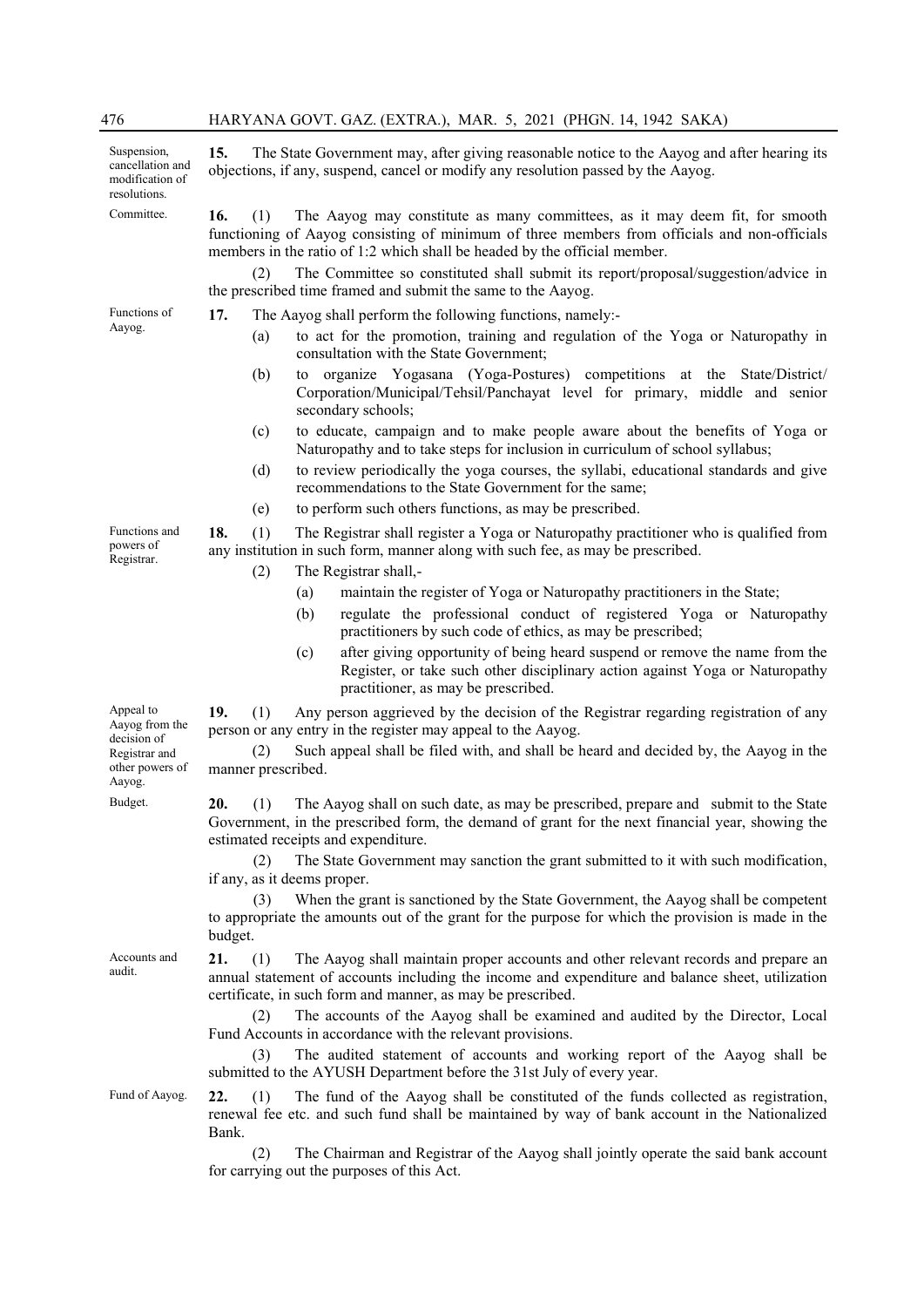23. (1) The Government may, by notification in the Official Gazette make rules for carrying out the purposes of this Act. Power to make

(2) Every rule made under this Act shall be laid, as soon as may be, after it is made, before the House of the State Legislature.

24. Every officer and official appointed under this Act, while exercising any power or performing any duty under this Act, shall be deemed to be a public servant within the meaning of section 21 of the India Penal Code, 1860 (Central Act 45 of 1860).

25. (1) If any difficulty arises in giving effect to the provisions of this Act, the State Government may, by order published in the Official Gazette, make such provisions not inconsistent with the provisions of this Act, as appear to it to be necessary or expedient for removal of the difficulty:

Provided that no such order shall be made after the expiry of a period of two years from the date of the commencement of this Act.

(2) Every order made under this section shall, as soon as may be after it is made, be laid before the State Legislature.

26. No suit, prosecution or other legal proceedings shall lie against any officer or employee of the State Government for anything which is in good faith done or intended to be done under this Act or rules made thereunder.

27. Anything done by the Haryana Yog Council or renamed as Haryana Yog Aayog *vide* notification No. 9/24/2019-6HB-II, dated the 15th January, 2021, before the commencement of this Act shall be deemed to have been done under this Act as per the provisions of section 6 of the General Clauses Act.

rules.

Officers and Officials to be public servants.

Removal of difficulties.

Protection of action taken in good faith.

Savings.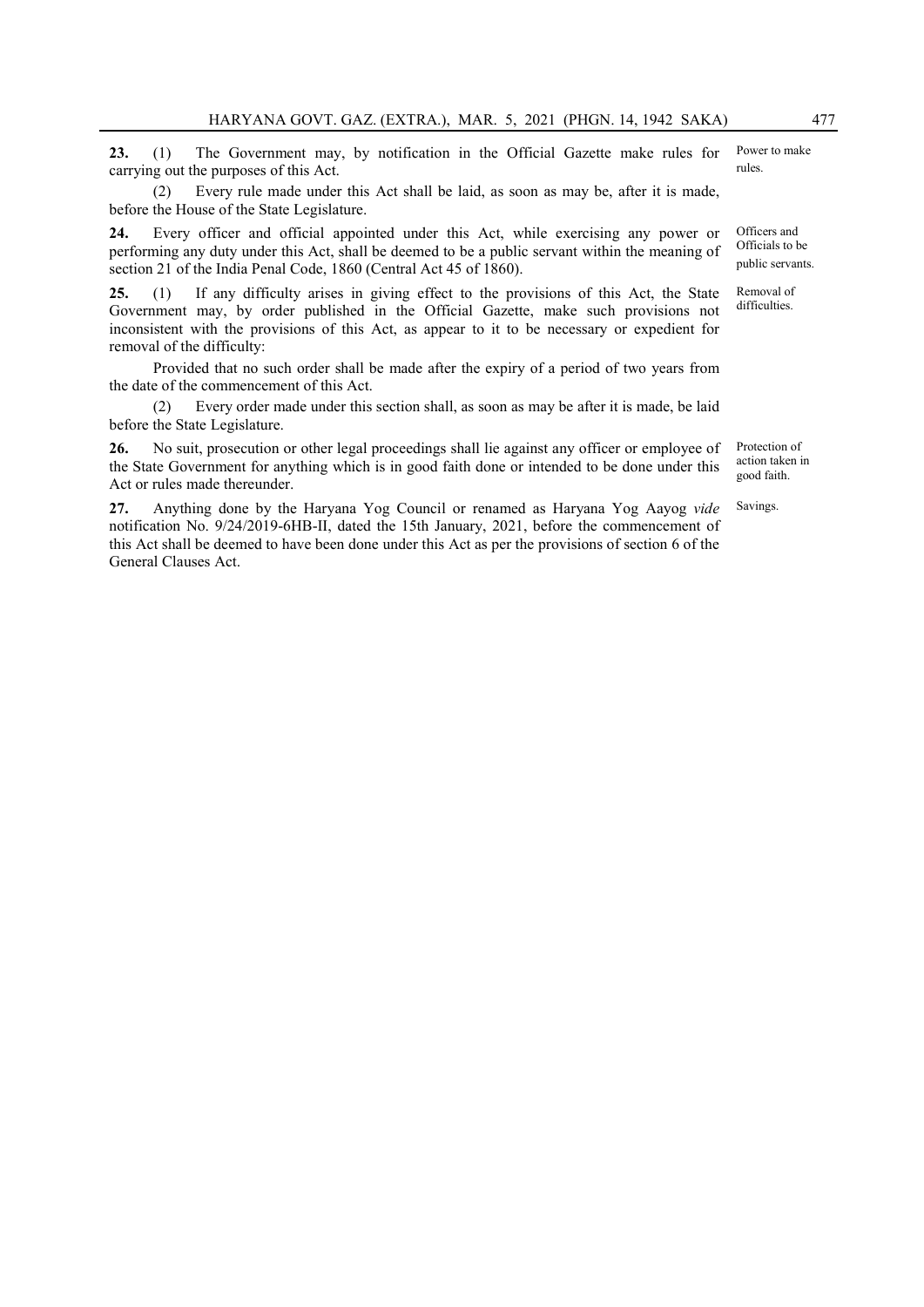#### STATEMENT OF OBJECTS AND REASONS

Since the inception of the State of Haryana, there has been significant expansion in the field of Yoga. At present, there is no Yog Aayog in the State. Therefore, it is essential to establish and incorporate an Aayog in the State of Haryana to be known as Haryana Yog Aayog for the purpose of promotion, management, regulation, training of Yoga, Naturopathy, registration of Yoga and Naturopathy Professionals in Haryana State.

So, keeping in view the importance, affectivity and utility of Yoga and Ancient Therapies, there is an inevitable requirements of Yog Aayog for the promotion , management, regulation, training of Yoga and to develop a system of Naturopathy system of medicine and to regulate the practice thereof and to deal with certain other matters such as training, promotion and Yogasana as a Sport etc.

The establishment of Haryana Yog Aayog will be beneficial for all the people of Haryana.

ANIL VIJ, Health and AYUSH Minister, Haryana.

The Governor has, in pursuance of Clauses (1) and (3) of Article 207 of the Constitution of India, recommended to the Haryana Legislative Assembly the introduction and consideration of the Bill.

 $\mathcal{L}$ 

Chandigarh: R. K. NANDAL, The 5th March, 2021. Secretary.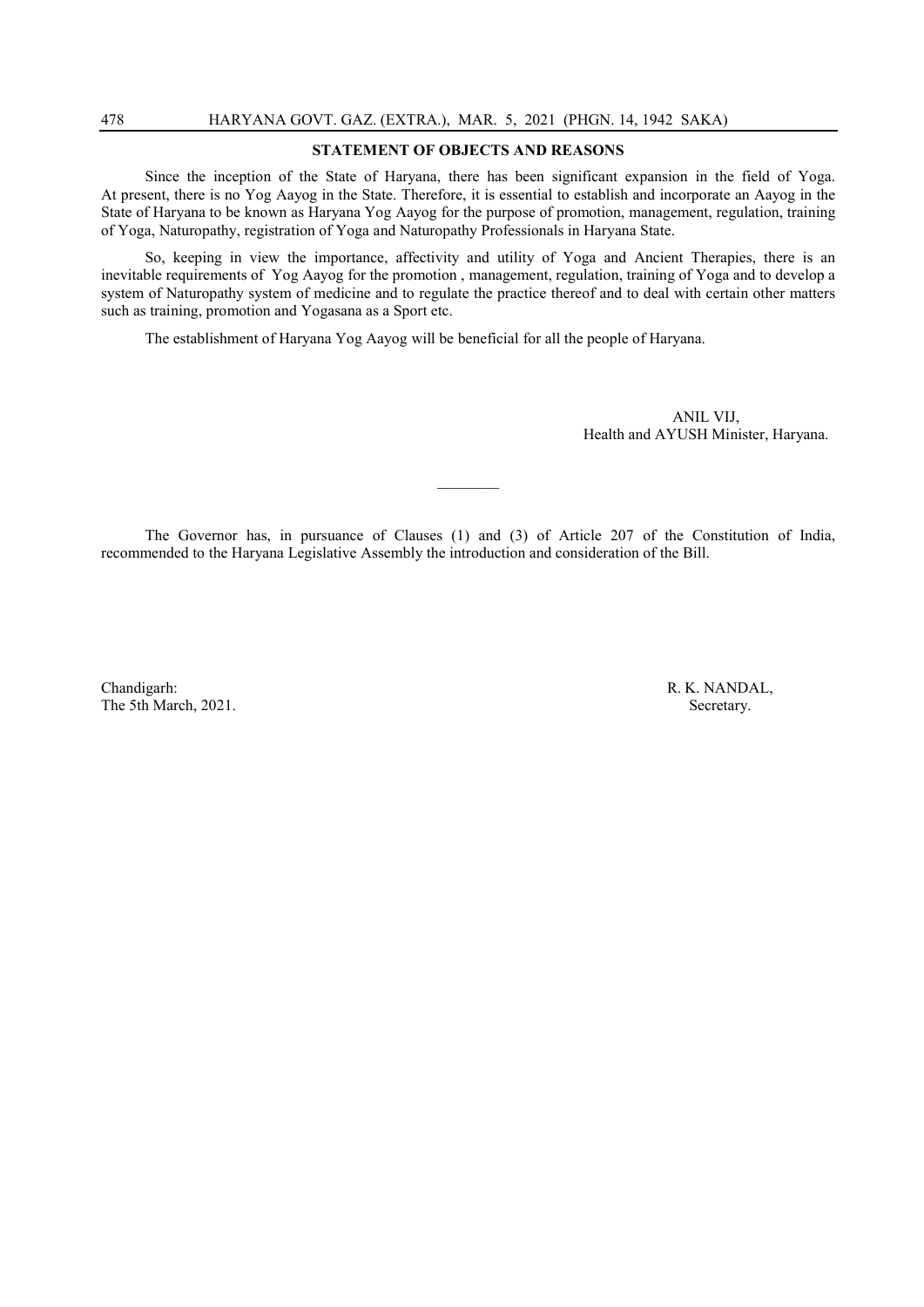### MEMORANDUM REGARDING DELEGATED LEGISLATION

Clause 23 of the proposed Bill provides the Government may, by notification in the official gazette make rules for carrying out the purposes of this act and every rule made under this Act shall be laid, as soon as may be, after it is made, before the House of the Sate Legislation. Hence, the memorandum regarding delegated legislation as required under Rule 126 of the Rules of the Procedure and Conduct of Business in the Haryana Legislative Assembly is enclosed.

 $\mathcal{L}$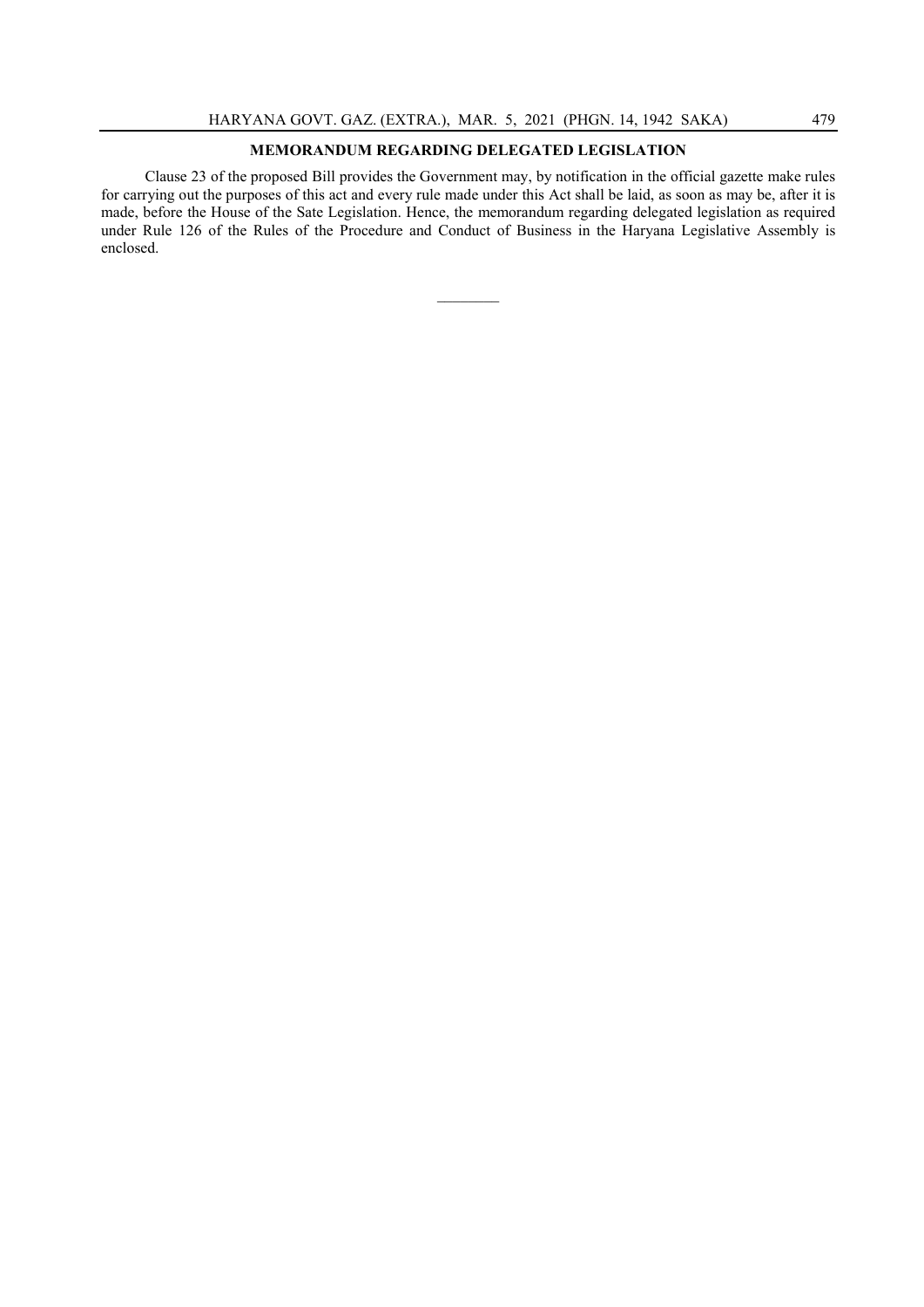#### FINANCIAL MEMORANDUM

There will be financial implication of approximately Rs 1.00 crore per year on the State Exchequer on account of payment of consolidated monthly honorarium/ house rent etc. to the Chairman, seating and TA/DA charges of meeting of members, salary of other staff and other miscellaneous expenses of office.

 $\mathcal{L}$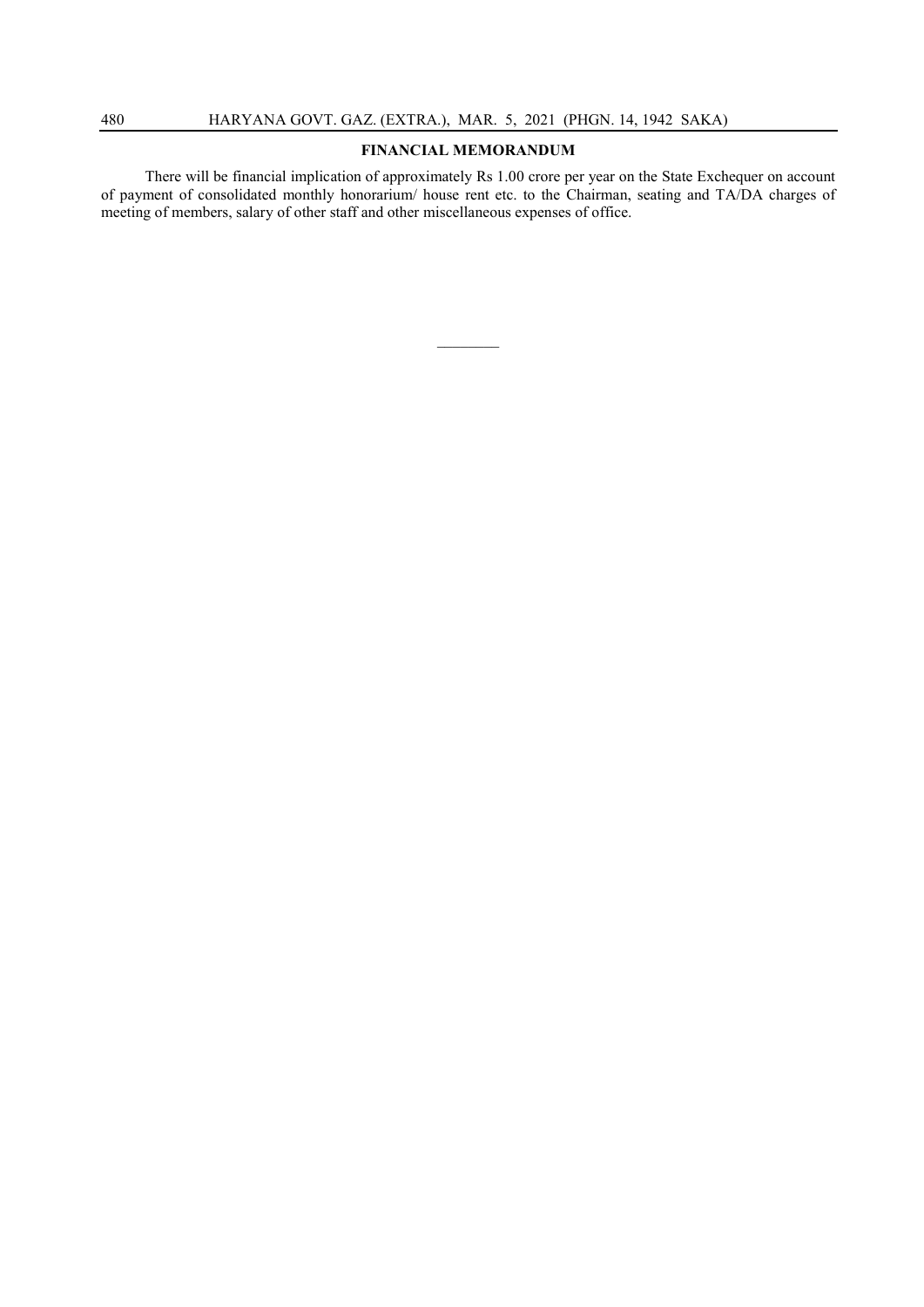[प्राधिकृत अनुवाद]

#### 2021 का विधेयक संख्या 7 एच.एल.ए.

#### हरियाणा योग आयोग विधेयक. 2021 हरियाणा राज्य में योग तथा प्राकितक चिकित्सा को प्रोन्नत, प्रबन्धन, विनियमन, प्रशिक्षण के लिए, आयूर्विज्ञान की प्राकृतिक चिकित्सा पद्धति की प्रोन्नति हेतू, उसके व्यवसाय को विनियमित करने हेतु तथा अन्य मामलों जैसे खेल इत्यादि के रूप में प्रशिक्षण, प्रोन्नति तथा योगासन, के निपटान हेतु तथा उससे सम्बन्धित तथा उससे आनुषांगिक मामलों के लिए आयोग की स्थापना करने हेत् विधेयक

भारत गणराज्य के बहत्तरवें वर्ष में हरियाणा राज्य विधानमण्डल द्वारा निम्नलिखित रूप में अधिनियम हो :-

- यह अधिनियम हरियाणा योग आयोग अधिनियम. 2021. कहा जा सकता है।  $(1)$  $1.$ यह राजपत्र में इसके प्रकाशन की तिथि से लागू होगा।  $(2)$ 
	- इस अधिनियम में. जब तक सन्दर्भ से अन्यथा अपेक्षित न हो.–
	- "आयोग" से अभिप्राय है धारा 3 के अधीन स्थापित हरियाणा योग आयोग <sup>.</sup>  $(\overline{dp})$
	- (ख) "आयुष" से अभिप्राय है, आयुर्वेद, योग तथा प्राकृतिक—चिकित्सा, यूनानी, सिद्धा, सोऑ-रिग्पा तथा होम्योपैथी से सम्बन्धित आयर्विज्ञान को स्वदेशी पद्धति :
	- $(\pi)$ "अध्यक्ष" से अभिप्राय है, आयोग का अध्यक्ष ;

 $2.$ 

- "समिति" से अभिप्राय है, अधिनियम की धारा 16 के अधीन गठित समिति ; (घ)
- "संस्था" से अभिप्राय है. राज्य सरकार या केन्द्रीय सरकार द्वारा मान्यताप्राप्त योग या  $(\overline{3})$ प्राकृतिक–चिकित्सा पाठ्यक्रमों का संचालन करने वाला विधि द्वारा स्थापित कोई महाविद्यालय / संस्था / विश्वविद्यालय / बोर्ड / संकाय:
- "सदस्य" से अभिप्राय है, अध्यक्ष तथा उपाध्यक्ष सहित आयोग के सरकारी या गैर–सरकारी (च) सदस्य -
- "प्राकृतिक–चिकित्सा" से अभिप्राय है, स्वास्थ्य प्रवर्तक, रोग निवारण, रोगहर तथा पुष्टिकर (छ) संभाव्य वाले जीवन के शारीरिक, मानसिक, नैतिक तथा अध्यात्मिक स्तर पर प्रकृति के रचनात्मक सिद्धांतों के समन्वय से मानव शरीर रचना की पद्धति ;
- "प्राकृतिक–चिकित्सा पद्धति थैरेपी" से अभिप्राय है, जिसमें जीवन शक्ति सिद्धान्त,  $(\overline{v})$ विषरक्तता, शरीर की स्व–उपचार क्षमता तथा स्वस्थ जीवन यापन के सिद्धान्तों पर आधारित इसके उपचार में प्राकृतिक तत्वों के उपयोग वाली थैरेपी की औषधि रहित, गैर–आक्रमणशाली पद्धति. :
- "विहित" से अभिप्राय है, इस अधिनियम के अधीन बनाए गए नियमों द्वारा विहित; (झ)
- "रजिस्टर" से अभिप्राय है, धारा 18 की उप-धारा (2) के खण्ड (क) के अधीन अनुरक्षित  $(\overline{5})$ व्यवसायियों का रजिस्टर :
- "पंजीकृत योग या प्राकृतिक–चिकित्सा व्यवसायी" से अभिप्राय है, इस अधिनियम तथा (ਟ) इसके अधीन बनाए गए नियमों के उपबन्धों के अधीन पंजीकृत कोई योग या प्राकृतिक–चिकित्सा व्यवसायी ;
- "रजिस्टार" से अभिप्राय है. आयोग का रजिस्टार:  $(\overline{c})$
- "राज्य सरकार" से अभिप्राय है, प्रशासकीय विभाग में हरियाणा राज्य की सरकार ;  $(\overline{s})$
- "योग" से अभिप्राय है. संतलित रीति, जो सम्पर्ण आत्म—बोध को प्राप्त करने का साधन है.  $(\overline{d})$ में किसी की अन्तर्निहित शक्ति में सुधार या विकास हेतू शिक्षण तथा यह मन परिवर्तन का शमन करने हेतु कोई तकनीक है।

परिभाषाएं ।

प्रारम्भ ।

संक्षिप्त नाम तथा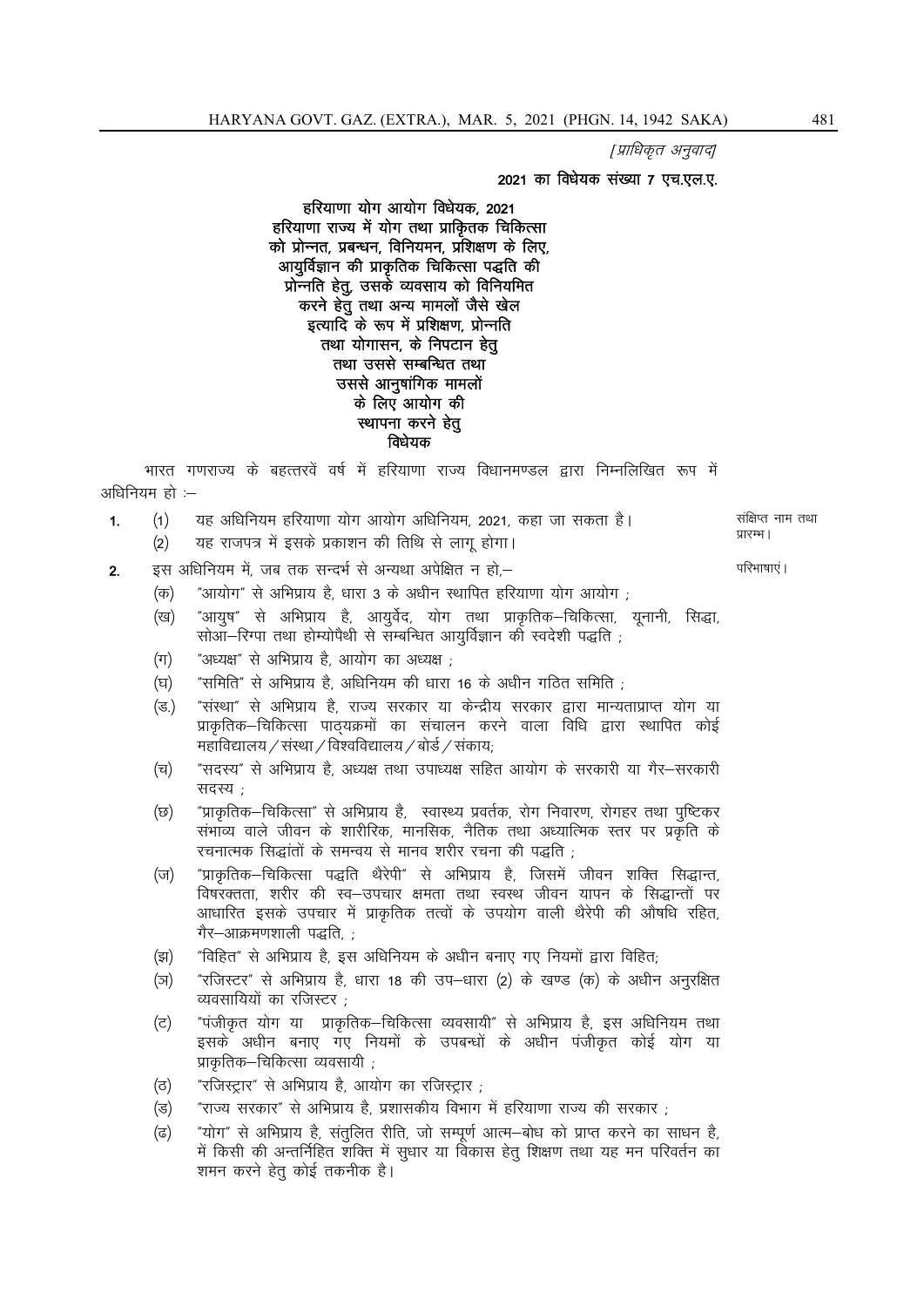| 482                             | HARYANA GOVT. GAZ. (EXTRA.), MAR. 5, 2021 (PHGN. 14, 1942 SAKA)                                                                                                                                                                                                |
|---------------------------------|----------------------------------------------------------------------------------------------------------------------------------------------------------------------------------------------------------------------------------------------------------------|
| आयोग की<br>स्थापना ।            | राज्य सरकार, राजपत्र में अधिसूचना द्वारा, इस अधिनियम के अधीन हरियाणा योग आयोग<br>(1)<br>3.<br>के नाम से ज्ञात इसको प्रदत्त शक्तियों का प्रयोग करने तथा कृत्यों का पालन करने हेतु निकाय की<br>स्थापना करेगी।                                                    |
|                                 | (2)<br>आयोग का शाश्वत उत्तराधिकार तथा सामान्य मोहर होगी तथा उक्त नाम से वाद चला<br>सकता है तथा के विरूद्ध वाद चलाया जा सकता है।                                                                                                                                |
| आयोग का<br>गठन।                 | राज्य सरकार, राजपत्र में अधिसूचना द्वारा, निम्नलिखित सदस्यों से मिलकर बनने वाले आयोग का<br>4.<br>गठन करेगी, अर्थात् :–                                                                                                                                         |
|                                 | सरकारी सदस्य :–<br>(1)                                                                                                                                                                                                                                         |
|                                 | निदेशक, खेल तथा युवा कार्यक्रम विभाग, हरियाणा या उसका प्रतिनिधि, जो<br>(क)<br>उपनिदेशक / सहायक निदेशक की पदवी से नीचे का न हो ;                                                                                                                                |
|                                 | निदेशक आयुष, हरियाणा या उसका प्रतिनिधि, जो उपनिदेशक / सहायक निदेशक<br>(ख)<br>की पदवी के नीचे का न हो ;                                                                                                                                                         |
|                                 | डीन / रजिस्ट्रार, श्री कृष्ण आयुष विश्वविद्यालय, कुरूक्षेत्र या उसका प्रतिनिधि, जो<br>$(\pi)$<br>आचार्य/विभागाध्यक्ष, योग की पदवी से नीचे का न हो ;                                                                                                            |
|                                 | निदेशक, माध्यमिक शिक्षा विभाग, हरियाणा या उसका<br>प्रतिनिधि,<br>जो<br>(घ)<br>उपनिदेशक / सहायक निदेशक की पदवी से नीचे का न हो ;                                                                                                                                 |
|                                 | चिकित्सा अधिकारी, आयुष विभाग ;<br>(ত্ত.)                                                                                                                                                                                                                       |
|                                 | गैर–सरकारी सदस्य :–<br>(2)<br>राज्य सरकार द्वारा निम्नलिखित में से नाम निर्दिष्ट किए जाने वाले अध्यक्ष तथा                                                                                                                                                     |
|                                 | उपाध्यक्ष सहित ग्यारह गैर–सरकारी सदस्य होंगे :–                                                                                                                                                                                                                |
|                                 | योग शिक्षा/ प्रशिक्षण/व्यवसाय में कम से कम पांच वर्ष के अनुभव सहित<br>(क)                                                                                                                                                                                      |
|                                 | आयुष में स्नातक उपाधि रखने वाले तीन सदस्य ;<br>प्राकृतिक–चिकित्सा में कम से कम पांच वर्ष के अनुभव सहित प्राकृतिक                                                                                                                                               |
|                                 | (ख)<br>चिकित्सा तथा योग विज्ञान में स्नातक उपाधि रखने वाले दो सदस्य ;                                                                                                                                                                                          |
|                                 | अनुसंधान पृष्ठभूमि सहित योग/प्राकृतिक-चिकित्सा में स्नातक उपाधि रखने<br>$(\pi)$<br>वाला एक सदस्य ;                                                                                                                                                             |
|                                 | योग शिक्षा/प्रशिक्षण/व्यवसाय में कम से कम पांच वर्ष के अनुभव<br>(घ)<br>प्रमाण–पत्र सहित किसी भी स्ट्रीम में स्नातक उपाधि रखने वाले तीन                                                                                                                         |
|                                 | सदस्य;<br>पंजीकृत योग या प्राकृतिक-चिकित्सा व्यवसायियों में से दो सदस्य।<br>(ত্ত.)                                                                                                                                                                             |
| अध्यक्ष ।                       | आयोग का अध्यक्ष, गैर–सरकारी सदस्यों में से राज्य सरकार द्वारा नामनिर्दिष्ट किया जाएगा तथा<br>5.<br>ऐसी शक्तियों का प्रयोग तथा ऐसे कृत्यों का पालन करेगा, जो विहित किए जाएं।                                                                                    |
| उपाध्यक्ष ।                     | आयोग का उपाध्यक्ष, गैर–सरकारी सदस्यों में से राज्य सरकार द्वारा नामनिर्दिष्ट किया जाएगा तथा<br>6.<br>अध्यक्ष की रिक्ति या अनुपस्थिति की दशा में अध्यक्ष के कर्त्तव्यों का पालन करेगा।                                                                          |
| रजिस्ट्रार।                     | (1) राज्य सरकार, आयुष विभाग, हरियाणा से चिकित्सा अधिकारी को आयोग के रजिस्ट्रार के<br>7.                                                                                                                                                                        |
|                                 | रूप में प्रतिनियुक्त करेगी, जो आयोग का सदस्य सचिव होगा तथा ऐसे कर्त्तव्यों का पालन करेगा, जो<br>विहित किए जाएं।                                                                                                                                                |
|                                 | रजिस्ट्रार, बैठक में पारित किए गए सभी निर्णयों तथा संकल्पों को अभिप्रमाणित करेगा तथा<br>(2)                                                                                                                                                                    |
|                                 | बैठक की कार्यवाहियों में ऐसी प्रक्रिया का अनुसरण करेगा, जो विहित की जाएं।                                                                                                                                                                                      |
| गैर—सरकारी                      | गैर–सरकारी सदस्यों तथा अन्य कर्मचारियों की सेवा के निबन्धन तथा शर्तें निम्नानुसार होंगी :–<br>8.                                                                                                                                                               |
| सदस्यों तथा<br>अन्य कर्मचारियों | गैर–सरकारी सदस्य पाँच वर्ष की अवधि के लिए नामनिर्दिष्ट किए जाएंगे, जो राज्य सरकार<br>(i)                                                                                                                                                                       |
| की सेवा के                      | के अनुमोदन से ओर अवधि के लिए विस्तारयोग्य हो सकती है;<br>गैर–सरकारी सदस्य की कालावधि आयोग की प्रथम बैठक से आरम्भ होगी ;                                                                                                                                        |
| निबन्धन तथा<br>शर्ते ।          | (ii)<br>गैर–सरकारी सदस्य, किसी भी समय अपने हस्ताक्षर सहित लिखित में अध्यक्ष को सम्बोधित<br>(iii)                                                                                                                                                               |
|                                 | करते हुए अपने पद से त्यागपत्र दे सकता है तथा उससे हुई रिक्ति नए सिरे से नामांकन<br>द्वारा भरी जाएगी ;                                                                                                                                                          |
|                                 | गैर–सरकारी सदस्य, आयोग की बैठक में उपस्थित होने के लिए ऐसा मानदेय तथा ऐसे<br>(iv)<br>अन्य भत्ते, जो विहित किए जाएं, प्राप्त करेंगे ,                                                                                                                           |
|                                 | आयोग के गैर-सरकारी सदस्यों, अधिकारियों तथा अन्य कर्मचारियों को भुगतानयोग्य वेतन,<br>(v)                                                                                                                                                                        |
|                                 | , भत्ते तथा मानदेय इत्यादि का भुगतान राज्य सरकार से प्राप्त अनुदान में से किया जाएगा<br>आयोग के गैर-सरकारी सदस्यों, अधिकारियों तथा अन्य कर्मचारियों को भुगतानयोग्य वेतन<br>(vi)<br>तथा भत्ते, तथा सेवा के अन्य निबन्धन तथा शर्तें ऐसी होंगी, जो विहित की जाएं। |
|                                 |                                                                                                                                                                                                                                                                |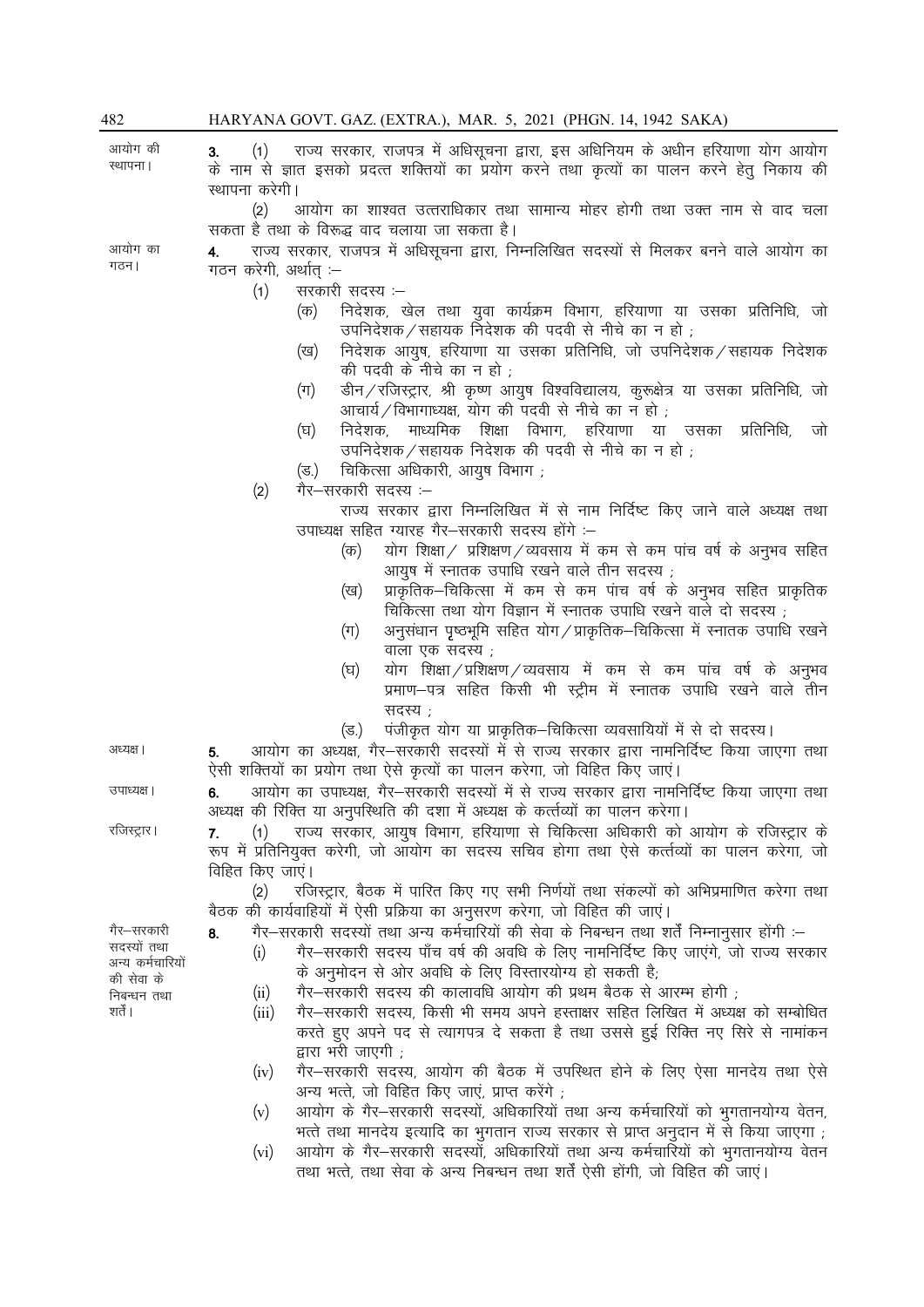| 9.                                                                                                                                                                                                                                                                                             | (1)                                                                                                                                             | कोई गैर-सरकारी सदस्य पद पर रहने हेतु अयोग्य हो जाएगा यदि वह सदस्य-<br>अनुन्मोचित दिवालिया हो जाता है;<br>(क) |                                                                                                                                                                                     |                                                            |  |  |
|------------------------------------------------------------------------------------------------------------------------------------------------------------------------------------------------------------------------------------------------------------------------------------------------|-------------------------------------------------------------------------------------------------------------------------------------------------|--------------------------------------------------------------------------------------------------------------|-------------------------------------------------------------------------------------------------------------------------------------------------------------------------------------|------------------------------------------------------------|--|--|
|                                                                                                                                                                                                                                                                                                |                                                                                                                                                 | (ख)                                                                                                          | नैतिक अधमता वाले किसी अपराध के लिए दोषसिद्ध ठहराया गया है तथा<br>कारावास से दण्डादिष्ट किया है ;                                                                                    | अयोग्यता।                                                  |  |  |
|                                                                                                                                                                                                                                                                                                |                                                                                                                                                 | (ग)                                                                                                          | विकृतचित हो गया है तथा सक्षम चिकित्सा बोर्ड द्वारा इस प्रकार घोषित कर दिया<br>जाता है ;                                                                                             |                                                            |  |  |
|                                                                                                                                                                                                                                                                                                |                                                                                                                                                 | (घ)                                                                                                          | किसी चिकित्सा कारण या अन्यथा के परिणामस्वरूप अपने कर्त्तव्यों का पालन<br>करने में अक्षम हो जाता है ;                                                                                |                                                            |  |  |
|                                                                                                                                                                                                                                                                                                |                                                                                                                                                 | (ভ.)                                                                                                         | आयोग से अनुपस्थिति छुट्टी प्राप्त किए बिना स्वयं को आयोग की तीन लगातार<br>बैठकों से अनुपस्थित रखता है ; या                                                                          |                                                            |  |  |
|                                                                                                                                                                                                                                                                                                |                                                                                                                                                 | (च)                                                                                                          | अपने पद का इस प्रकार दुरूपयोग करता है, जिससे उसका पद पर बने रहना<br>लोकहित में प्रतिकूल हो गया है:                                                                                  |                                                            |  |  |
|                                                                                                                                                                                                                                                                                                |                                                                                                                                                 |                                                                                                              | परन्तु किसी भी सदस्य को इस खण्ड के अधीन तब तक हटाया नहीं<br>जाएगा जब तक उस सदस्य को सुनवाई का युक्तियुक्त अवसर न दे दिया गया<br>हो ।                                                |                                                            |  |  |
| राज्य सरकार, किसी भी समय, किसी या सभी गैर–सरकारी सदस्यों को हटा सकती है, यदि<br>10 <sub>1</sub><br>विश्वास के पर्याप्त कारण हैं कि सदस्य अधिनियम के भाव के बारे में विरोधी है/हैं।                                                                                                             |                                                                                                                                                 |                                                                                                              |                                                                                                                                                                                     |                                                            |  |  |
| गैर–सरकारी सदस्य की मृत्यु, त्यागपत्र, अयोग्यता या हटाए जाने की दशा में, ऐसे पद में रिक्ति<br>11.<br>हुई समझी जाएगी तथा ऐसी रिक्ति, सदस्य के रूप में किसी व्यक्ति का नए सिरे से नामांकन करते हुए<br>यथा सम्भव शीघ्रता से भरी जाएगी, जो अपने पूर्वाधिकारी की असमाप्त अवधि के लिए पद धारण करेगा। |                                                                                                                                                 |                                                                                                              |                                                                                                                                                                                     |                                                            |  |  |
| आयोग की कोई भी कार्रवाई या कार्यवाही केवल किसी रिक्ति के होने या आयोग के गठन में<br>12.<br>किसी त्रूटि के आधार पर प्रश्नगत नहीं होगी या अविधिमान्य नहीं होगी।                                                                                                                                  |                                                                                                                                                 |                                                                                                              |                                                                                                                                                                                     |                                                            |  |  |
| राज्य सरकार, आयोग की मांग पर, आयोग के निर्बाध रूप से कार्य संचालन के लिए ऐसे<br>13.<br>अधिकारी तथा अन्य कर्मचारी, जो यह उचित समझे, उपलब्ध करवाएगी।                                                                                                                                             |                                                                                                                                                 |                                                                                                              |                                                                                                                                                                                     |                                                            |  |  |
| आयोग प्रत्येक तीन मास में कम से कम एक बार तथा यथा आवश्यक बैठकें बुलाएगा तथा बैठक<br>14.<br>की गणपूर्ति सदस्यों की कुल संख्या का एक-तिहाई होगी।                                                                                                                                                 |                                                                                                                                                 |                                                                                                              |                                                                                                                                                                                     |                                                            |  |  |
| 15.                                                                                                                                                                                                                                                                                            |                                                                                                                                                 |                                                                                                              | राज्य सरकार, आयोग को युक्तियुक्त नोटिस देने के बाद तथा इसके आक्षेप, यदि कोई हों, सुनने<br>के बाद, आयोग द्वारा पारित किसी संकल्प को निलम्बित, रद्द या उपांतरित कर सकती है।           | संकल्पों का<br>निलम्बन, रद्द<br>किया जाना तथा<br>उपांतरण । |  |  |
| (1)    आयोग के निर्बाध रूप से कार्य संचालन हेतु, आयोग 1:2 के अनुपात में सरकारी सदस्यों   समिति।<br>16.<br>तथा गैर–सरकारी सदस्यों से न्यूनतम तीन सदस्यों से मिलकर बनने वाली इतनी समितियों, जो उचित<br>समझे, का गठन कर सकता है।                                                                  |                                                                                                                                                 |                                                                                                              |                                                                                                                                                                                     |                                                            |  |  |
|                                                                                                                                                                                                                                                                                                | इस प्रकार गठित समिति, विहित समय–सीमा में, अपनी रिपोर्ट / प्रस्ताव / सुझाव / परामर्श<br>(2)<br>प्रस्तुत करेगी तथा उन्हें आयोग को प्रस्तुत करेगी। |                                                                                                              |                                                                                                                                                                                     |                                                            |  |  |
| 17.                                                                                                                                                                                                                                                                                            |                                                                                                                                                 |                                                                                                              | आयोग निम्नलिखित कृत्य करेगा, अर्थात् :–                                                                                                                                             | आयोग के कृत्य।                                             |  |  |
|                                                                                                                                                                                                                                                                                                | (क)                                                                                                                                             |                                                                                                              | राज्य सरकार के परामर्श से योग या प्राकृतिक–चिकित्सा को प्रोन्नत करने, प्रशिक्षण तथा<br>विनियमन के लिए कार्य करना ;                                                                  |                                                            |  |  |
|                                                                                                                                                                                                                                                                                                | (ख)                                                                                                                                             |                                                                                                              | प्राथमिक, माध्यमिक तथा वरिष्ठ माध्यमिक विद्यालयों के लिए राज्य $/$ जिला $/$<br>निगम/नगरपालिका/तहसील/पंचायत स्तर पर योगासन (योग–मुद्रा) प्रतियोगिताओं का<br>आयोजन करना ;             |                                                            |  |  |
|                                                                                                                                                                                                                                                                                                | $(\pi)$                                                                                                                                         |                                                                                                              | योग या प्राकृतिक–चिकित्सा के लाभों के बारे में जनसाधारण को शिक्षित करना, अभियान<br>चलाना और जागरूक करना तथा विद्यालय के पाठ्यक्रम की अध्ययन सूची में शामिल<br>करने हेतु कदम उठाना ; |                                                            |  |  |
|                                                                                                                                                                                                                                                                                                | (घ)                                                                                                                                             |                                                                                                              | योग कोर्सो, पाठ्य-विवरणों, शैक्षणिक मानकों की, समय-समय पर, समीक्षा करना तथा<br>उन पर राज्य सरकार को सिफारिशें करना ;                                                                |                                                            |  |  |
|                                                                                                                                                                                                                                                                                                | (ভ.)                                                                                                                                            |                                                                                                              | ऐसे अन्य कृत्य करना, जो विहित किए जाएं।                                                                                                                                             |                                                            |  |  |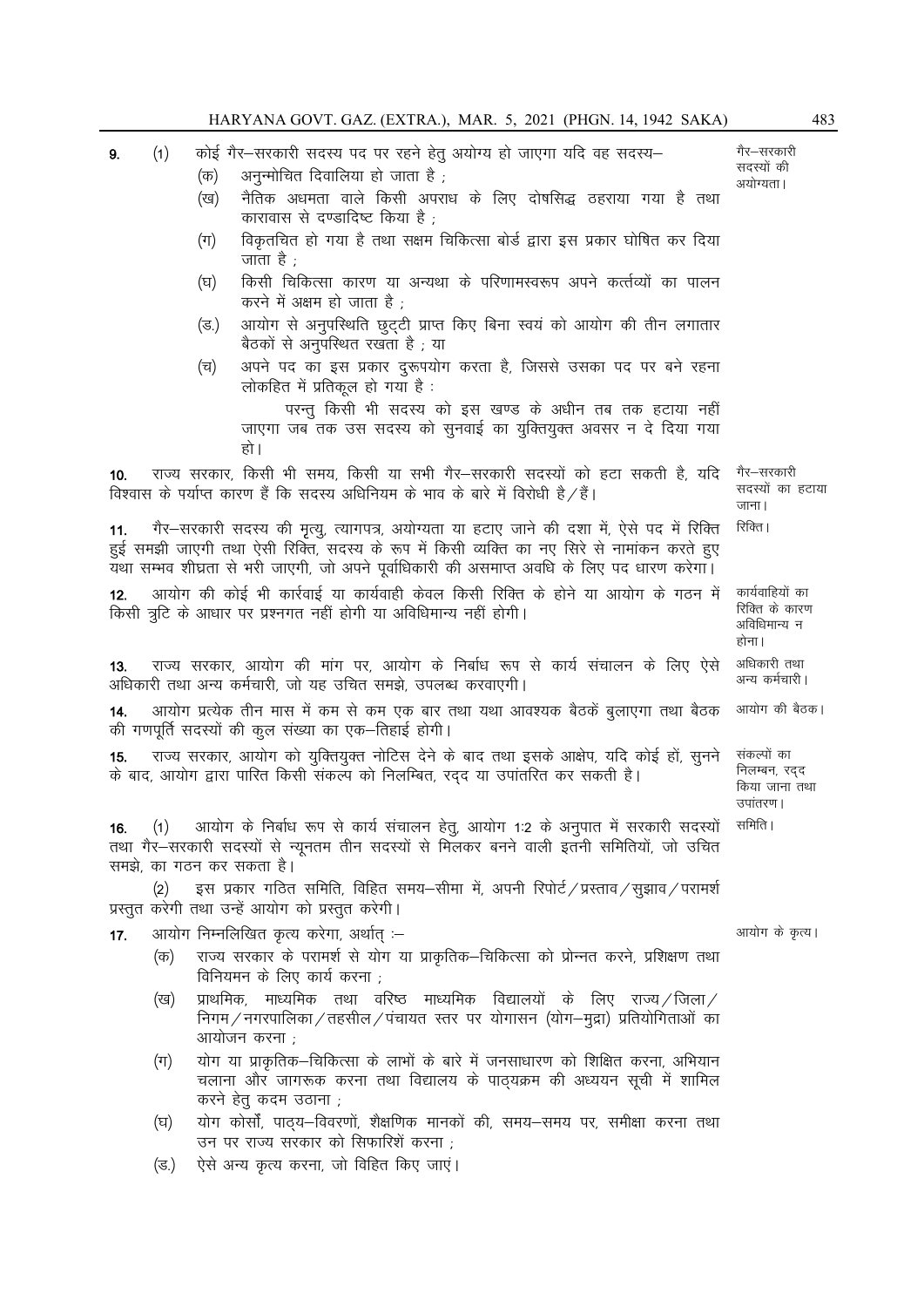रजिस्टार के कृत्य तथा ्<br>शक्तियाँ । 18. (1) रजिस्टार, ऐसी फीस सहित ऐसे प्ररूप, रीति, जो विहित की जाए, में ऐसे योग या प्राकृतिक–चिकित्सा व्यवसायी का पंजीकरण करेगा. जो किसी संस्था से अर्हक है।  $(2)$  रजिस्ट्रार, –  $($ क) राज्य में योग या प्राकृतिक–चिकित्सा व्यवसायियों के रजिस्टर का रख–रखाव करेगा (ख) नीति संहिता, जो विहित की जाए, द्वारा पंजीकृत योग या प्राकृतिक–चिकित्सा |<br>| व्यवसायियों का व्यवसाय आचरण विनियमित करना (ग) योग या प्राकृतिक–चिकित्सा व्यवसायियों को सुनवाई का अवसर प्रदान करने के बाद, उसे निलम्बित करना या रजिस्टर से उसका नाम हटाना, या उसके विरूद्ध ऐसी अन्य अनुशासनिक कार्रवाई करना, जो विहित की जाए। रजिस्ट्रार के निर्णय के विरूद्ध 19. (1) किसी व्यक्ति के पंजीकरण या रजिस्टर में किसी प्रविष्टि के संबंध में रजिस्ट्रार के निर्णय से व्यथित कोई व्यक्ति, आयोग को अपील कर सकता है। (2) ऐसी अपील आयोग के पास विहित रीति में दायर की जाएगी, और आयोग द्वारा सुनी तथा निर्णीत की जाएगी। ctVA 20- ¼1½ vk;ksx] vuqekfur izkfIr;ksa rFkk O;; dks n'kkZrs gq, vkxkeh foRrh; o"kZ ds fy, ,slh तिथि, जो विहित की जाए, पर अनुदान मांग तैयार करेगा और विहित प्ररूप में राज्य सरकार को भेजेगा। (2) राज्य सरकार, ऐसा उपान्तरण, यदि कोई हो, जो यह उचित समझे, सहित इसे प्रस्तुत किए गए अनुदान को स्वीकृत कर सकती है। (3) जब राज्य सरकार द्वारा अनुदान स्वीकृत किया जाता है, तो आयोग उस प्रयोजन, जिसके लिए बजट में उपबन्ध किया गया है, के लिए अनुदान में से राशि का उपयोग करने के लिए सक्षम होगा। लेखा—परीक्षा। 21. (1) आयोग, ऐसे प्ररूप तथा रीति, जो विहित की जाए, में उचित लेखे तथा अन्य सूसंगत अभिलेख का रख-रखाव करेगा और आय तथा व्यय तथा तुलन-पत्र, उपयोग प्रमाण-पत्र सहित लेखों की वार्षिक विवरणी तैयार करेगा। (2) आयोग के लेखों की जांच तथा लेखा-परीक्षा, निदेशक, स्थानीय निधि लेखा द्वारा सूसंगत उपबन्धों के अनुसार की जाएगी। (3) आयोग के लेखों की संपरीक्षित विवरणी और कार्य रिपोर्ट, आयुष विभाग को प्रति वर्ष 31 जुलाई से पूर्व भेजी जाएगी। 22. (1) आयोग की निधि, पंजीकरण, नवीकरण फीस इत्यादि के रूप में संगृहीत की गई निधियों से गठित होगी और ऐसी निधि राष्ट्रीयकृत बैंक में बैंक खाता खलवाते हुए अनरक्षित की जाएगी। (2) आयोग का अध्यक्ष तथा रजिस्ट्रार, इस अधिनियम के प्रयोजनों को कार्यान्वित करने के लिए उक्त बैंक खाते को संयुक्त रूप से संचालित करेंगे। नियम बनाने की 23. (1) सरकार, राजपत्र में अधिसूचना द्वारा, इस अधिनियम के प्रयोजनों को कार्यान्वित करने के लिए नियम बना सकती है। (2) हस अधिनियम के अधीन बनाया गया प्रत्येक नियम, इसके बनाए जाने के पश्चात, यथाशीघ्र, राज्य विधानमण्डल के सदन सम्मुख रखा जाएगा। 24. इस अधिनियम के अधीन नियुक्त प्रत्येक अधिकारी तथा कर्मचारी, इस अधिनियम के अधीन किसी शक्ति का प्रयोग करते समय या किसी कर्त्तव्य का पालन करते समय. भारतीय दण्ड संहिता. 1860 (1860 का केन्द्रीय अधिनियम 45) की धारा 21 के अर्थ के भीतर लोक सेवक के रूप में समझे जाएंगे। 25. (1) यदि इस अधिनियम के उपबन्धों को प्रभावी रूप देने में कोई कठिनाई उत्पन्न होती है, तो राज्य सरकार, राजपत्र में प्रकाशित आदेश द्वारा, इस अधिनियम के उपबन्धों से अनुअसंगत ऐसे उपबन्ध कर सकती है, जो वह कठिनाई दूर करने के लिए आवश्यक या समीचीन समझे: परन्तु ऐसा कोई भी आदेश, इस अधिनियम के प्रारम्भ की तिथि से दो वर्ष की अवधि की समाप्ति के पश्चात, नहीं किया जाएगा। (2) इस अधिनियम के अधीन किया गया प्रत्येक आदेश, इसके बनाए जाने के बाद, यथाशीघ्र, राज्य विधानमण्डल के सम्मुख रखा जाएगा। सद्भावनापूर्वक 26. कोई वाद, अभियोजन या अन्य विधिक कार्यवाहियाँ, इस अधिनियम या इसके अधीन बनाए गए नियमों के अधीन सद्भावपूर्वक की गई या किए जाने के लिए आशयित किसी बात के लिए राज्य सरकार के किसी अधिकारी या कर्मचारी के विरूद्ध नहीं हो सकेंगी। व्यावृत्ति। 27. इस अधिनियम के प्रारम्भ से पूर्व, हरियाणा योग परिषद या अधिसूचना संख्या  $9/24/2019$ -6HB-II, दिनांक 15 जनवरी, 2021 द्वारा हरियाणा योग आयोग के रूप में पुनःनामित आयोग द्वारा की गई कोई बात, सामान्य खण्ड अधिनियम की धारा 6 के उपबन्धों के अनुसार इस अधिनियम के अधीन की गई समझी

आयोग को अपील करना तथा आयोग की अन्य शक्तियाँ।

लेखें तथा

आयोग की निधि।

शक्ति ।

अधिकारियों तथा कर्मचारियों का लोक सेवक होना। कठिनाईयाँ दर करना।

की गई कार्यवाहियों का संरक्षण ।

जाएगी।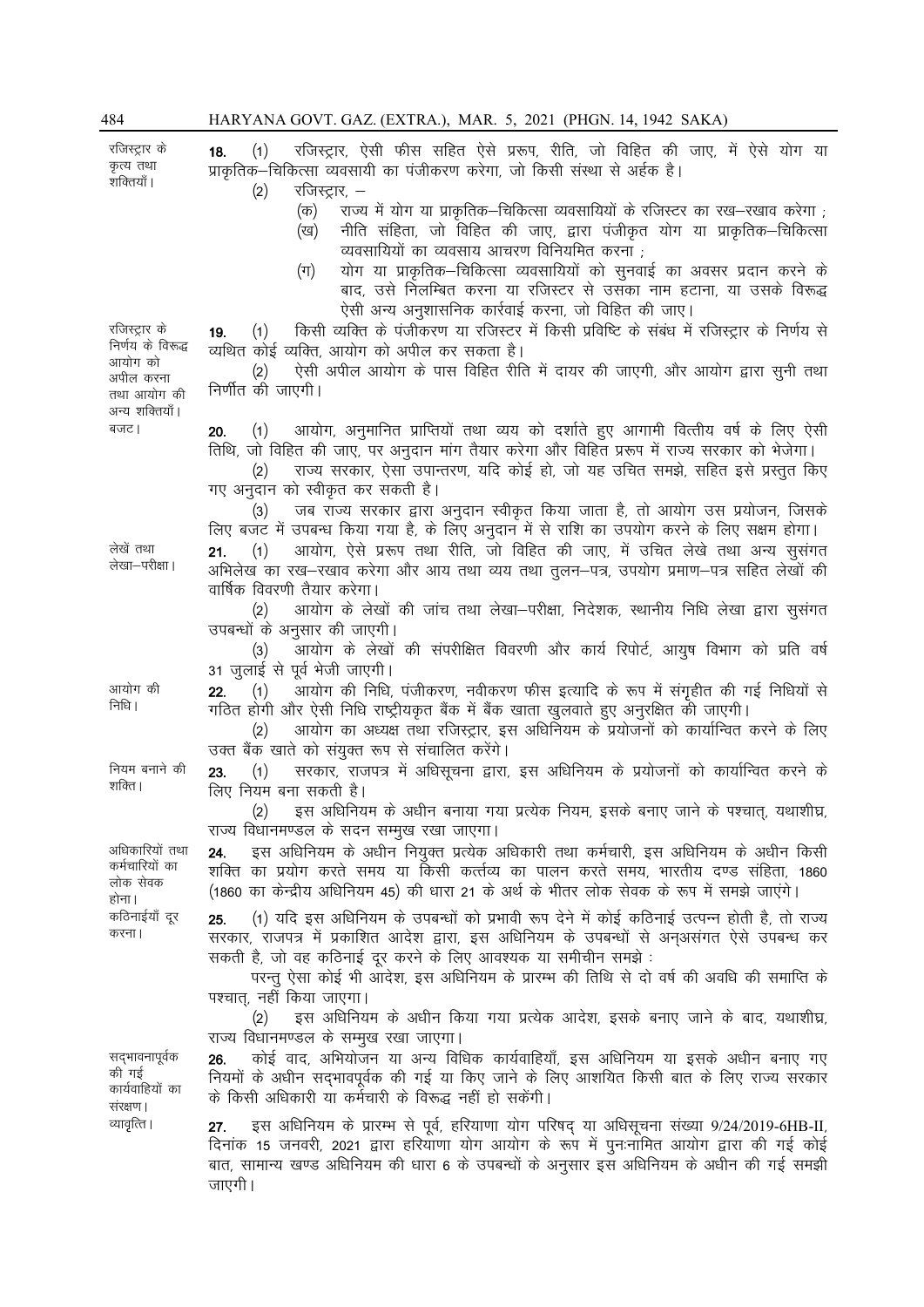# उद्देश्यों एवं कारणों का विवरण

हरियाणा राज्य की स्थापना के बाद से, योग के क्षेत्र में महत्वपूर्ण विस्तार हुआ है। वर्तमान में राज्य में कोई योग आयोग नहीं है। इस प्रकार हरियाणा राज्य में प्रचार, प्रबन्धन, नियमन, योग के प्रशिक्षण और विनियमन, योग एवं प्राकृतिक .<br>चिकित्सा व्यवसायी के हरियाणा राज्य में पंजीकरण के उददेश्य के लिए हरियाणा राज्य में योग आयोग की स्थापना एवं समावेश की आवश्यकता है।

इसलिए, योग एवं प्राचीन थैरेपिज के महत्व, प्रभाव और उपयोगिता को ध्यान में रखते हुए योग के प्रचार, प्रबन्धन, विनियमन, प्रशिक्षण के लिए और प्राकृतिक चिकित्सा पद्वति के विकास और चिकित्सा को नियन्त्रित करने के लिए और खेल के : रूप में कुछ अन्य मामले जैसे प्रशिक्षण, प्रोन्नति एवं योगासन इत्यादि के लिए योग आयोग की अत्यन्त आवश्यकता है।

हरियाणा योग आयोग की स्थापना विशेषतौर पर हरियाणा में आम लोगों के लिए लाभदायक होगी।

अनिल विज. स्वास्थ्य एवं आयुष मंत्री, हरियाणा।

भारत के संविधान के अनुच्छेद 207 के खण्ड (1) तथा (3) के अनुसरण में राज्यपाल ने हरियाणा विधान सभा से इस विधेयक को प्रस्तुत करने तथा इस पर विचार करने की सिफारिश की है।

 $\mathcal{L}$ 

p.Mhx<+ % vkjå dså ukany] fnukad 5 ekpZ] 2021- lfpoA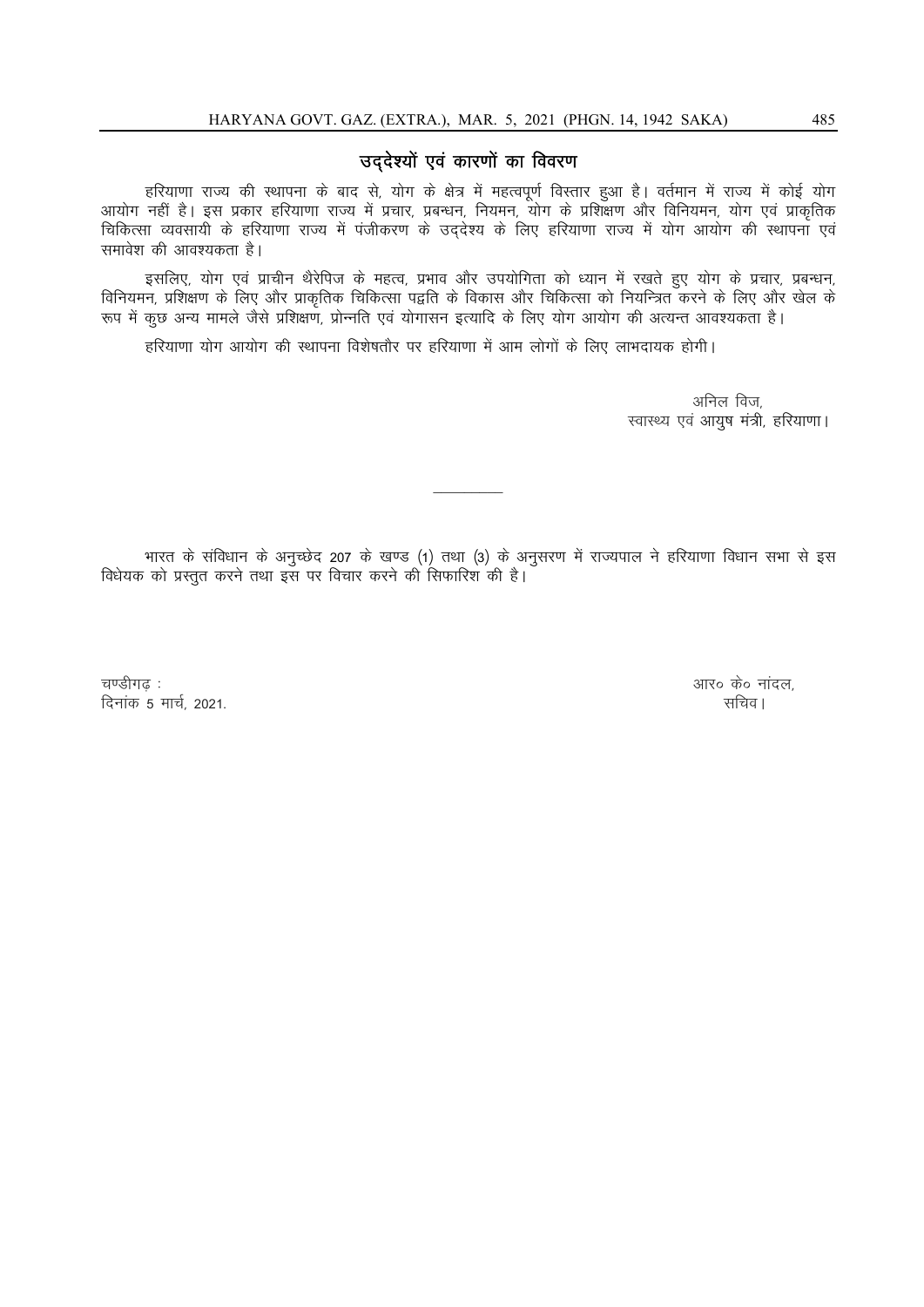## प्रत्यायोजन विधान के बारे ज्ञापन

प्रस्तावित विधेयक का खण्ड 23 प्रदान करता है, सरकार गजट अधिसूचना के द्वारा इस अधिनियम के उद्वेश्यों को पूरा करने के लिए नियम बना सकता है और इस अधिनियम के तहत बनाए गए प्रत्येक नियम यथाशीघ्र विधानसभा सदन में रखे जाएंगें। इसलिए, हरियाणा विधान सभा में व्यवसाय की प्रक्रिया और आचरण के नियम 126 के तहत आवश्यक रूप से प्रत्यायोजित कानून के बारे में ज्ञापन सलंग्न है।